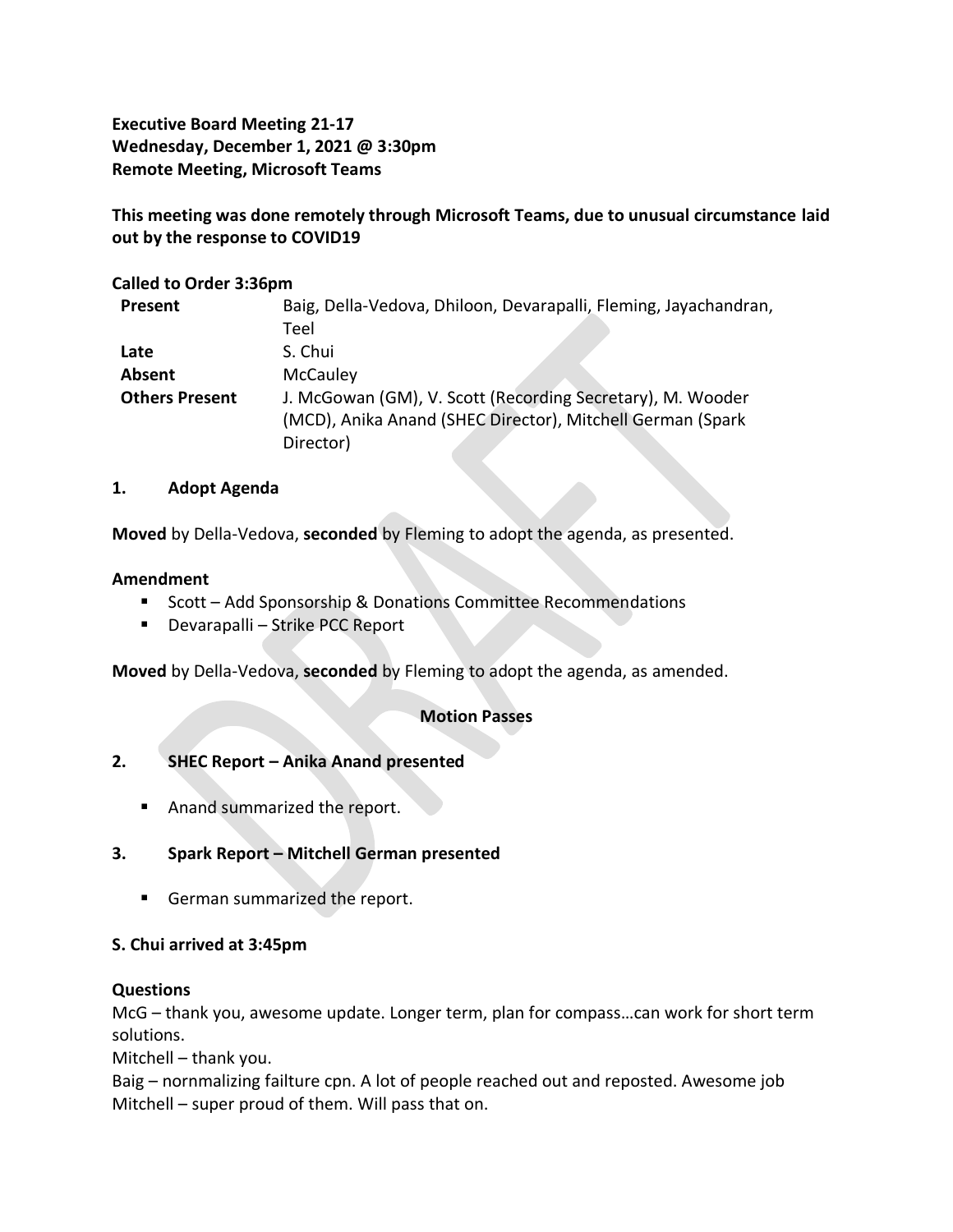# **4. Sponsorship & Donations Committee Recommendations**

■ Jayachandran went over the memo that was circulated with the Board.

# **a) PGCLL CA Request**

**Moved** by Baig, **seconded** by S.Chui that the Executive Board approve the recommendation from the Sponsorship and Donations Committee to provide a \$150 donation to Abithiny Selvarajah & Yiran Chen, as circulated.

- Baig stated that this made sense.
- S. Chui stated that the Committee assessed the needs of the students and approved the donation to go towards the  $9<sup>th</sup>$  floor CAs running the event.

# **Vote on Motion**

# **Motion Passes**

# **b) Arts & Science Musical**

**Moved** by S. Chui, **seconded** by Della-Vedova that the Executive Board approve the recommendation from the Sponsorship and Donations Committee to sponsor the Arts & Science Musical for \$300, as circulated

■ S. Chui stated that Arts & Science was running their musical and the committee evaluated the submission and felt that \$300 would be a good value of what's being provided to the MSU.

# **Vote on Motion**

#### **Motion Passes**

# **5. Information and Questions**

- Wooder announced that it's Hannukah and that McMaster Hillel will be taking over MSU's Instagram account to show ways to celebrate. He stated that MSU Presidential Election nominations are now open. He announced that jobs at TwelvEighty were still open and encouraged everyone to share. Wooder stated that the Tenants Rights event was on December 9 and to RSVP. December 6 was the national day of action of violence against women and McMaster was putting on an event.
- Scott reported that the SRA engineering by-election polling date was tomorrow and then they will finally have a full SRA.